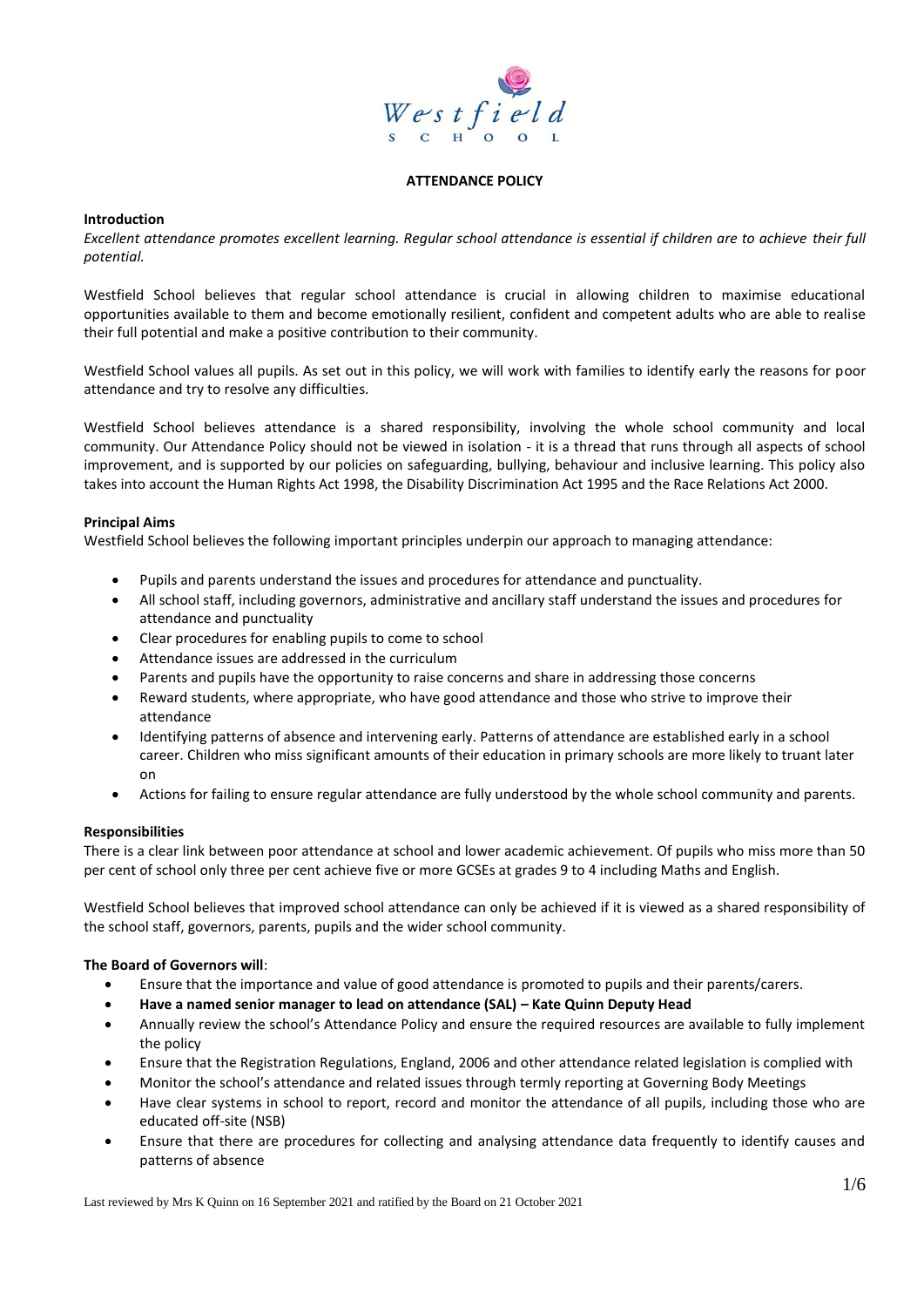• Ensure that data is understood and used to devise solutions and to evaluate the effectiveness of interventions

A positive learning climate is essential for promoting good attendance

# **The Senior Leadership Team will**:

- Actively promote the importance and value of good attendance to pupils and their parents/carers**.**
- Form positive relationships with pupils and parents
- Ensure that there is a whole school approach which reinforces good school attendance; with good teaching and learning experiences that encourage all pupils to attend and to achieve.
- Monitor the implementation of the Attendance Policy and ensure that the policy is reviewed annually
- Ensure staff are aware of the Attendance Policy Ensure that the Registration Regulations, England, 2006 and other attendance related legislation is complied with
- Have a named senior manager (SAL) to lead on attendance (KQ)
- Report the school's attendance and related issues through termly reporting to the Board of Governors
- Have systems in place to report, record and monitor the attendance of all pupils, including those who are educated off-site.
- Collate and analyse attendance data frequently to identify causes and patterns of absence
- Interpret the data to develop solutions and to evaluate the effectiveness of interventions
- Document interventions to a high standard should legal proceedings be instigated

# **Form Tutors will:**

- Actively promote the importance and value of good attendance to pupils and their parents.
- Form positive relationships with pupils and parents
- Contribute to a whole school approach which reinforces good school attendance; with good teaching and learning experiences that encourage all pupils to attend and to achieve. A positive learning climate is essential for promoting good attendance.
- Comply with the Registration Regulations, England, 2006 and other attendance related legislation
- Implement systems to report, record and monitor the attendance of all pupils, including those who are educated off-site
- Analyse attendance data to identify causes and patterns of absence
- Contribute to the evaluation of school strategies and interventions
- Document interventions to a high standard should legal proceedings be instigated

# **Parents will:**

- Talk to their child about school and what goes on there. Take a positive interest in their daughter's work and educational progress
- Instil the value of education and regular school attendance within the home
- Encourage their child to look to the future and have aspirations
- Contact the school if their child is absent to let them know the reason why and the expected date of return.
- Avoid unnecessary absences. Wherever possible make appointments for the Doctors, Dentists etc. outside of school hours.
- Ask the school for help if their child is experiencing difficulties
- Inform the school of any change in circumstances that may impact on their child's attendance.
- Support the school; take every opportunity to get involved in their child's education, form a positive relationship with school and acknowledge the importance of children receiving the same messages from both school and home
- Encourage routine at home, for example, bed times, home work, preparing school bag and uniform the evening before
- Not keep their child off school to go shopping, to help at home or to look after other members of the family
- Avoid taking their child on family holidays during term-time.

# **Legal Framework**

Section 7 of the 1996 Education Act states that parents must ensure that children of compulsory school age receive efficient full-time education suitable to their age, ability and aptitude to any special educational needs they may have, either by regular attendance at school or otherwise.

A child is of Compulsory School Age at the beginning of the term following their  $5<sup>th</sup>$  birthday. A child ceases to be of compulsory school age on the last Friday in June of the school year in which they reach the age of 16.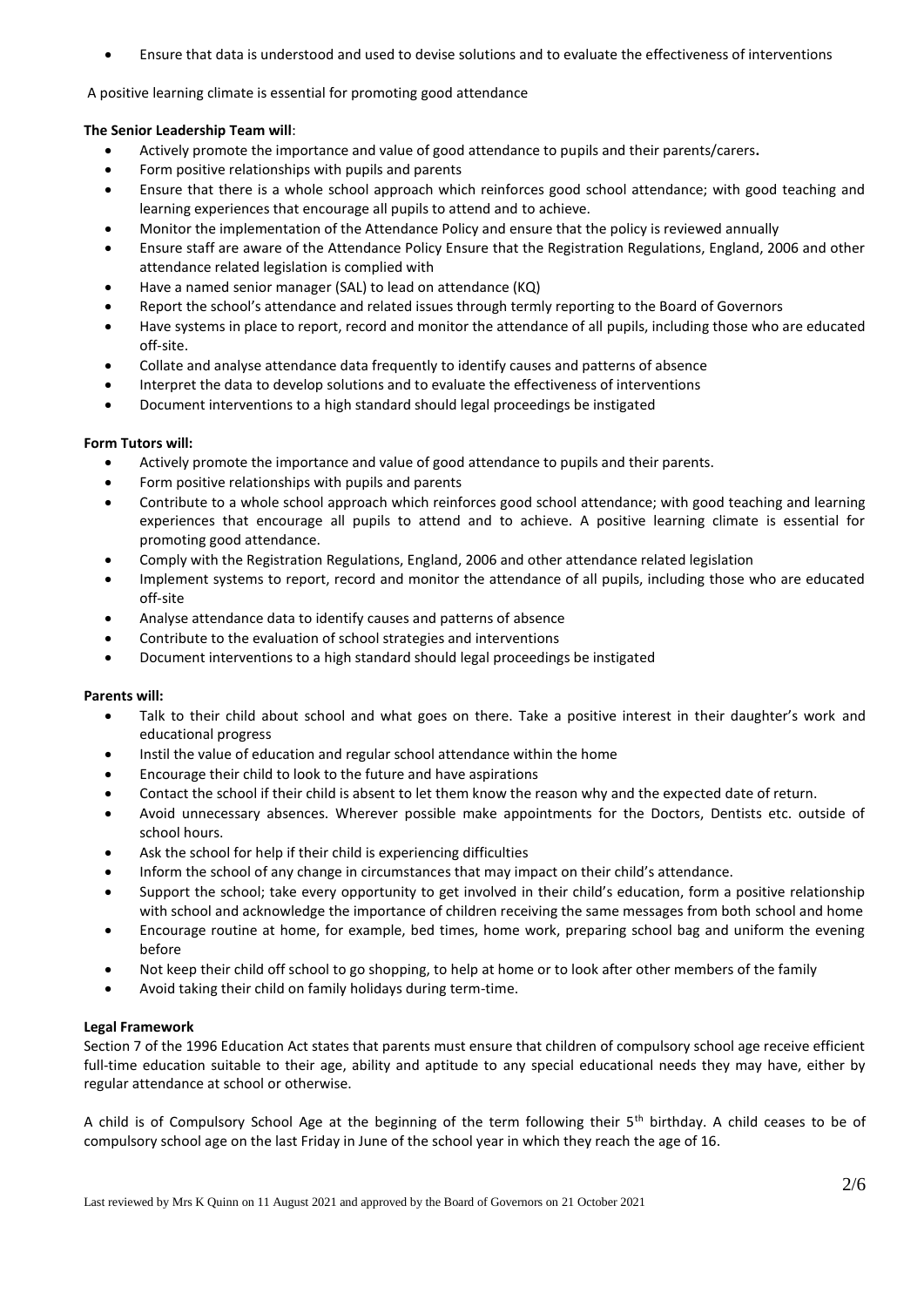Under the Education Act 1996, the Local Authority has a statutory responsibility to ensure that parents secure education for children of compulsory school age and where necessary, use legal enforcement. This responsibility is undertaken by Education Welfare.

The Education (Pupil Registration) (England) Regulations 2006, expect schools to take an attendance register twice a day, once at the start of the morning session and then again during the afternoon session.

The register must record whether the pupil was:

- present;
- absent;
- present at approved educational activity; or
- unable to attend due to exceptional circumstances.

### **Categorising absence**

Where pupils of compulsory school age are recorded as absent, the register must show whether the absence is authorised or unauthorised.

Absence can only be authorised by the school and cannot be authorised by parents. All absences will be treated as unauthorised unless a satisfactory explanation and or evidence for the pupil's absence has been received.

Parents should advise the school by telephone on the first day of absence and provide the school with an expected date of return.

Absence will be categorised as follows:

#### **Illness**

In most cases a telephone call, email or a note from the parent informing the school that their child is ill will be acceptable. Where there are repeated absences due to reported illness parents may be asked to provide medical evidence. This will usually be in the form of an appointment card, prescription etc.

#### **Medical/Dental Appointments**

Parents are advised where possible to make medical and dental appointments outside of the school day. Where this is not possible, pupils should attend school for part of the day. Parents should show the appointment card to school.

#### **Other Authorised Circumstances**

This relates to occasions where there is cause for absence due to exceptional circumstances, for example family bereavement.

#### **Excluded (No alternative provision made**)

Exclusion from attending school is counted as an authorised absence. In Senior House Mrs Quinn will make arrangements for work to be sent home. In Junior House will be done by Mr Drake and the class teacher.

#### **Leave of absence during term time.**

Amendments to the 2006 pupil regulations remove references to family holiday, extended leave and the statutory threshold of ten school days. (Authorised at the discretion of the Headmaster)

The amendments make clear that:

### **The Headmaster may not grant any leave of absence during term time unless there are exceptional circumstances. The Headmaster should determine the number of school days a child can be away from school if the leave is granted**

Leave of absence during term time is entirely at the discretion of the Headmaster and is not a parental right.

All decisions in relation to whether leave of absence is granted (authorised) or not (unauthorised) should be applied consistently and equitably.

#### **Application Process**

- **A parent requesting leave of absence during term time should make the application in writing at least two weeks in advance**
- School may invite the parent into school to discuss the reasons for the application and the impact the absence may have on the child's education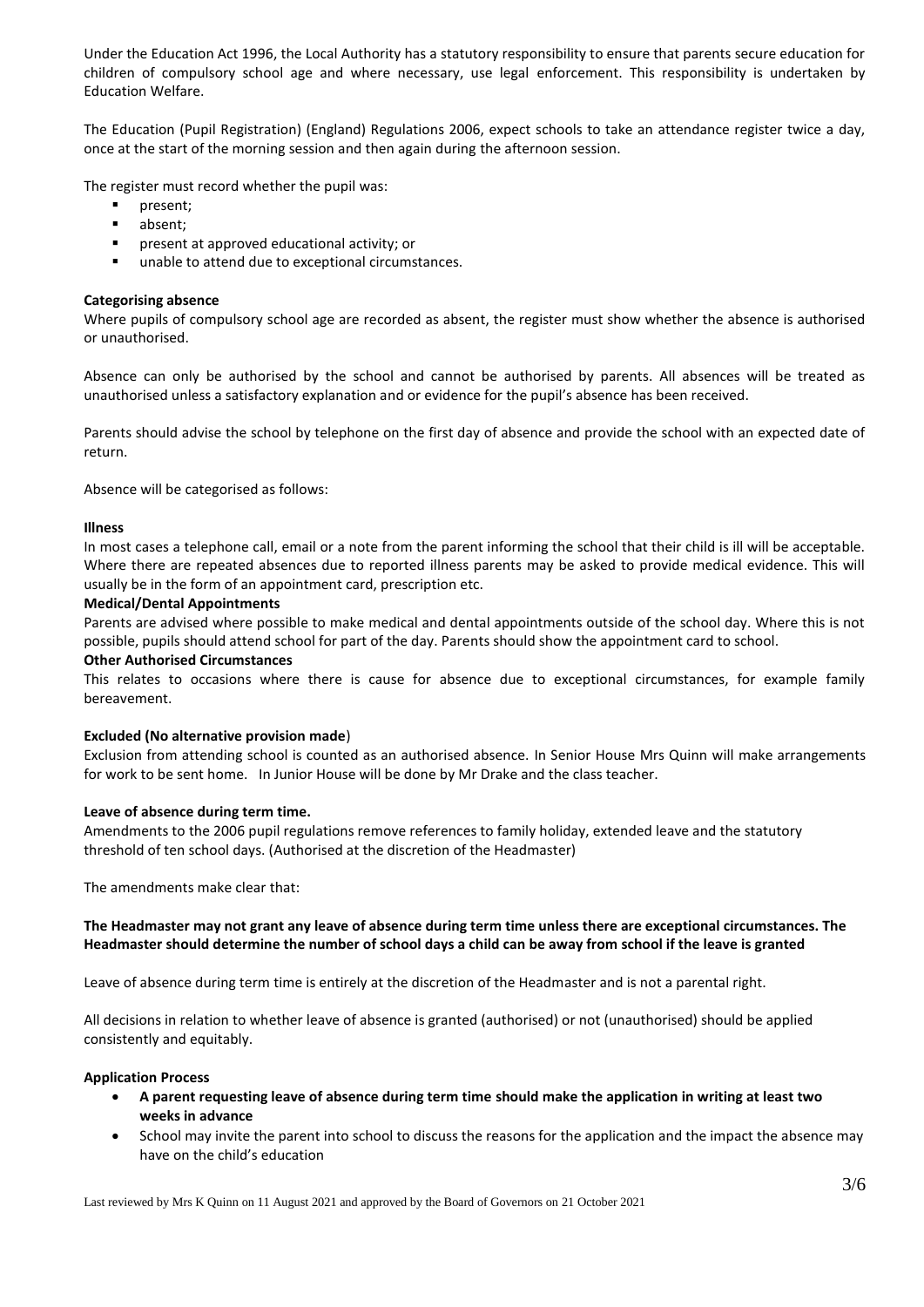- The school will reply to all applications. All replies will be signed and dated by the Headmaster
- If leave is not granted, the reason for not authorising a request will be clearly stated, explaining why exceptional circumstances have not been met, in addition to the possible consequences of disregarding the refusal to grant absence. All replies should be signed and dated by the Headmaster
- If leave is granted, the length of authorised absence will be clearly stated including the date the child is expected to return to school including possible consequences if the child fails to return on that date. All replies will be signed and dated by the Headmaster
- If a parent removes their child from school without requesting leave of absence or without authorisation from the Headmaster may receive a Penalty Notice or Fine

# **(The Local Code of Conduct for Penalty Notices which was reviewed and revised in September 2013 states that a minimum absence of ten sessions (five school days) which are unauthorised must be recorded against the pupils name within a 6-12 week period).**

If a pupil fails to return and contact with the parents has not been made or received, school **may** take the pupil off the school's roll in compliance with the Education (Pupil Registration) (England) Regulations 2006. This means that the child will lose their school place.

# **Religious Observance**

Westfield School acknowledges the multi-faith nature of British society and recognises that on some occasions, religious festivals may fall outside school holiday periods or weekends and this necessitates a consideration of authorised absence or special leave for religious observance.

It is reasonable for a parent to request their children not to attend school on any day of religious observance if recognised by the parent's religious body.

Parents are requested to give advance notice to the school if they intend their child to be absent.

However, in the interests of fulfilling the academic requirements of the school and limiting the authorised absence rate of the school, it is identified as reasonable that no more than one day be designated for any individual occasion of religious observance/festival and no more than three days in total in any academic year. Any further absence will be categorised as unauthorised.

# **Late Arrival**

Registration begins at 8.30am. Pupils arriving after this time will be marked as present but arriving late (L). The register will close at 8.50am. Pupils arriving after the close of register will be recorded as late and they are required to sign in at the school office on arrival to ensure that we can be responsible for their health and safety whilst they are in school. The school office will follow up any un-notified absences by 9.30 am.

Absence will only be **authorised** if a satisfactory explanation for the late arrival can be provided, for example, evidence of attendance at a medical appointment.

# **Unauthorised absence.**

Absence will not be authorised unless parents have provided a satisfactory explanation and that it has been accepted as such by the school.

# **Deletions from the Register**

In accordance with the Education (Pupil Registration) (England) Regulations 2006, pupils will only be deleted from the register when one of the following circumstances applies:

- The pupil has ceased to be of compulsory school age
- Permanent exclusion has occurred and procedures have been completed
- Death of a pupil
- Transfer between schools
- Pupil withdrawn to be educated outside the school system
- Failure to return from an extended holiday after the school has tried to locate the pupil
- A medical condition prevents their attendance and return to the school before ending compulsory school-age
- 20 days continuous unauthorised absence.

Last reviewed by Mrs K Quinn on 11 August 2021 and approved by the Board of Governors on 21 October 2021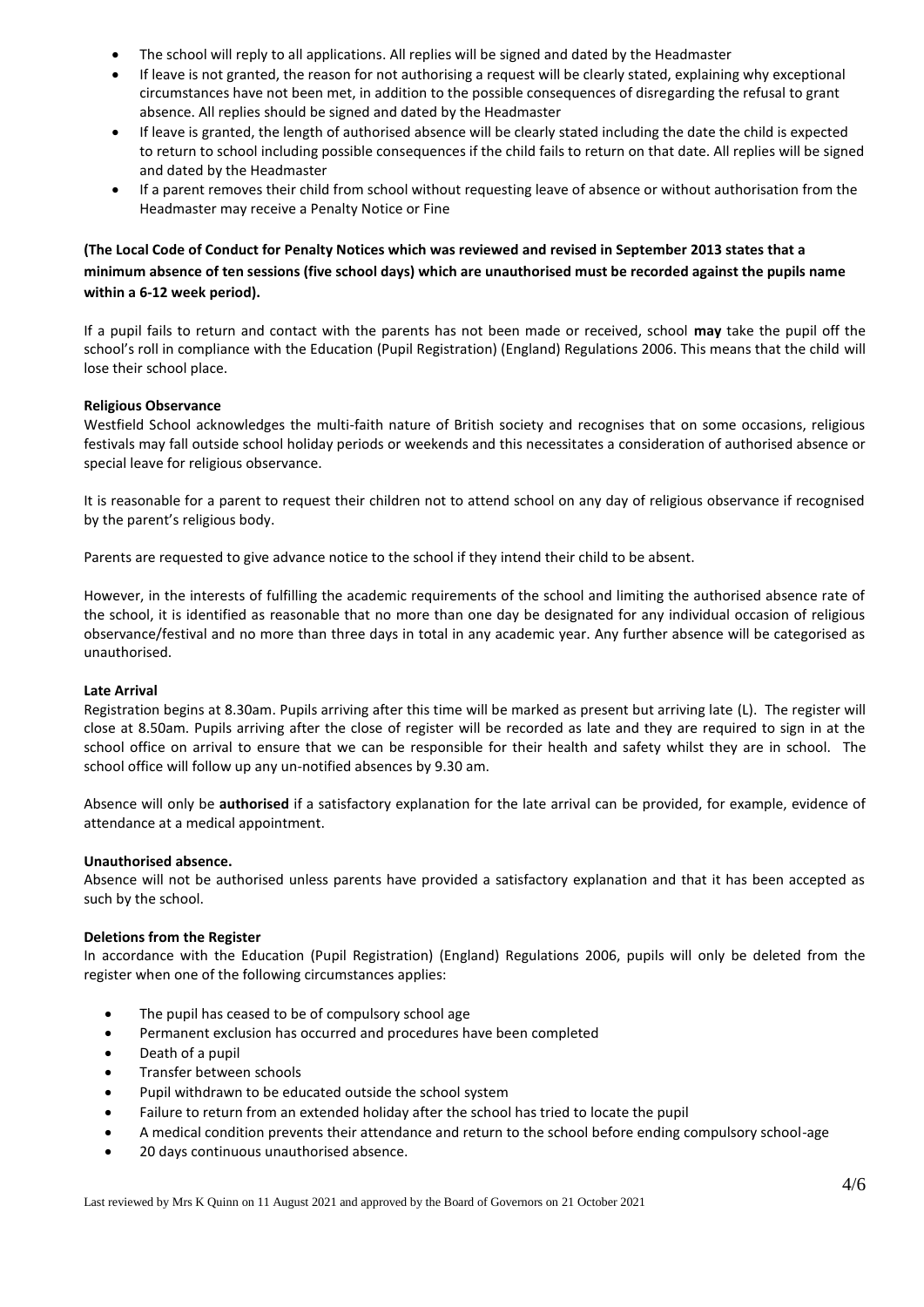# **Using Attendance Data**

Pupil's attendance will be monitored and may be shared with other agencies if a pupil's attendance is a cause for concern (all information shared will be done so in accordance with the Data Protection Act 1998). Attendance data will also be used to identify emerging patterns and trends to inform whole school strategies to improve attendance and attainment.

# **Support Systems**

.

The school recognises that poor attendance is often a sign that there are more serious issues going on in a child's life. This may be linked to problems at home and or in school. Parents should make school aware of any difficulties or changes in circumstances that may affect their child's attendance and or behaviour in school, for example, bereavement, divorce/separation, incidents of domestic abuse. This will help the school identify any additional support that may be required.

Westfield School also recognises that some pupils are more likely to require additional support to attain good attendance, for example, those pupils with special educational needs or those with physical or mental health needs.

The school will implement strategies to support improved attendance. Strategies used will include:

- Discussion with parents and pupils
- Regular updates on attendance sent to parents
- Friendship groups
- PSHEE
- Reward systems for attendance
- Additional learning support and liaison with parents and pupils

Where parents/carers fail or refuse to engage with the support offered and further unauthorised absence occurs, Westfield School will refer to Education Welfare.

# **Legal Sanctions - Prosecution.**

Section 444 of the Education Act 1996 states that if a parent fails to ensure the regular school attendance of their child if she is a registered pupil at a school and is of compulsory school age, then they are guilty of an offence. The school will provide Education Welfare with evidence required for a prosecution under Section 444 of the Education Act 1996 and will appear as a prosecution witness if required by the court. This is to ensure that parents realise their own responsibilities in ensuring attendance at school and most importantly about returning children to education.

# **WESTFIELD MODEL FOR PROMOTING GOOD ATTENDANCE**

| <b>Attendance</b> | Key Person/s                                                                                  | <b>Possible Action(s)</b>                                                                                                                                                                                                                                                                                            | <b>Support</b>                                                                           |
|-------------------|-----------------------------------------------------------------------------------------------|----------------------------------------------------------------------------------------------------------------------------------------------------------------------------------------------------------------------------------------------------------------------------------------------------------------------|------------------------------------------------------------------------------------------|
| 100% -98%         | Form Tutor                                                                                    | Encourage continued good attendance.<br>$\bullet$<br>Use rewards system for top attenders<br>$\bullet$                                                                                                                                                                                                               | Termly letters home for<br>positive attendance                                           |
| 98% - 95%         | Form Tutor                                                                                    | Encourage positive attendance<br>$\bullet$<br>Remind students of attendance targets<br>$\bullet$<br>Inform SAL / Headmaster of any deteriorating<br>$\bullet$<br>attendance patterns and follow up.<br>Contact parent/carer if concerns raised<br>$\bullet$                                                          | Continued school<br>$\bullet$<br>support                                                 |
| 95% -90%          | Form Tutor                                                                                    | Contact parent/carer<br>$\bullet$<br>Interview pupil<br>$\bullet$                                                                                                                                                                                                                                                    | Support for students in<br>٠<br>school                                                   |
| 90% - 86%         | Form Tutor/ Nominated<br>SLT responsible for<br>Attendance/Safeguarding<br>Officer/Headmaster | Letter home advising possible sanctions e.g. referral<br>$\bullet$<br>Meet with pupil and parent/carer<br>$\bullet$<br>Agree action plan if below 90% for an extended period<br>$\bullet$<br>(1 term)<br>Advise parent / carer no further absence due to illness<br>$\bullet$<br>will be authorised without evidence | Further meeting with<br>٠<br>parents and/or home<br>visit                                |
| 85% and below     | Form Tutor/ Nominated<br>SLT responsible for<br>Attendance/Safeguarding<br>Officer/Headmaster | Further action discussed and further actions to potentially<br>include:<br><b>Warning Letter</b><br><b>Penalty Notice</b><br>$\bullet$                                                                                                                                                                               | Continued support<br>٠<br>from school and<br>student support and<br>other agencies where |

Last reviewed by Mrs K Quinn on 11 August 2021 and approved by the Board of Governors on 21 October 2021